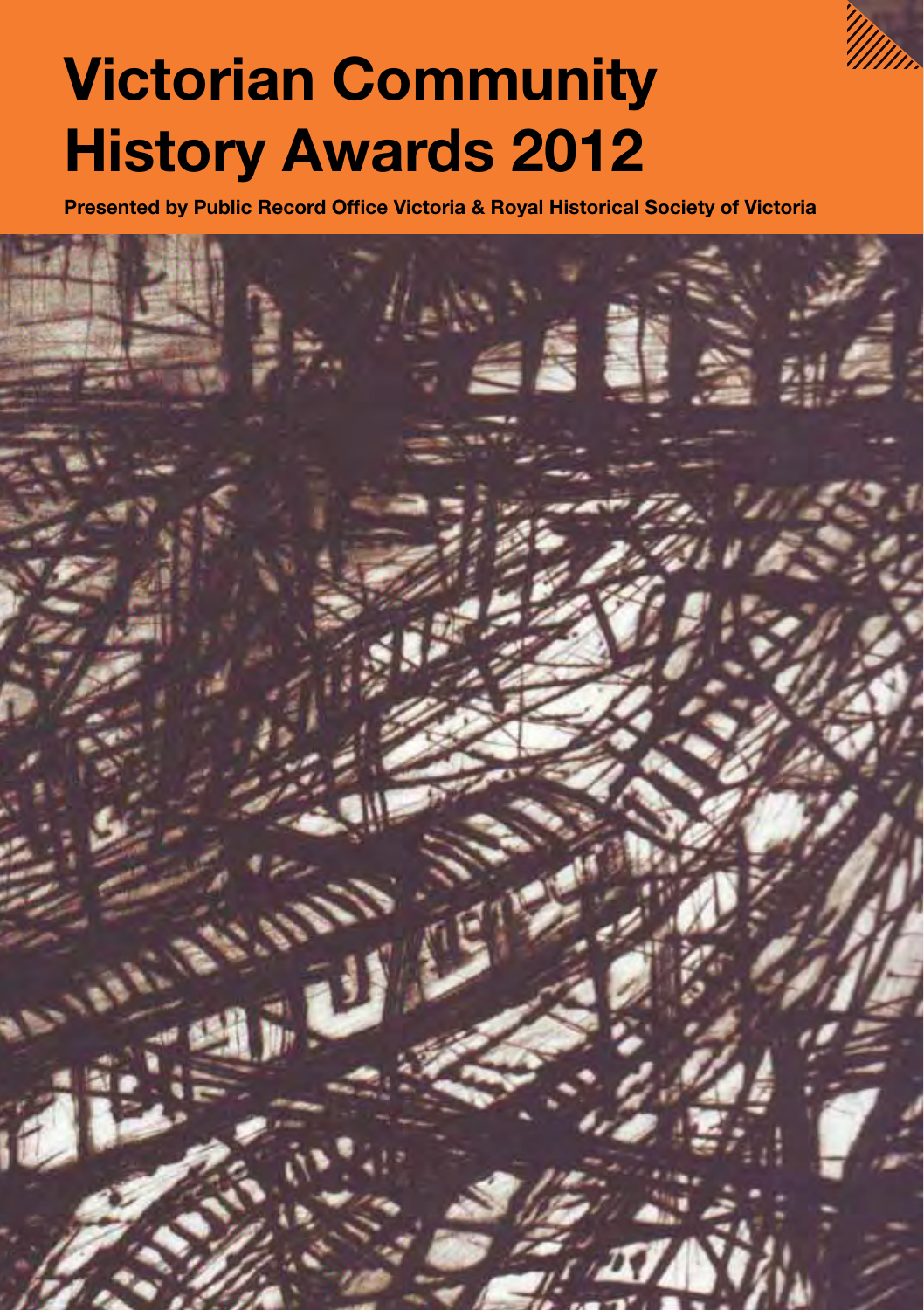Established in 1997, the Victorian Community History Awards are held annually to recognise the contributions made by Victorians in the preservation of the State's fascinating history.

Presented by Public Record Office Victoria in partnership with the Royal Historical Society of Victoria, the Awards celebrate the people involved in community history projects who are dedicated to telling local stories which help all Victorians to understand their past.

History can be interpreted and shared in a range of formats with the aim of reaching and enriching a broad audience. This is reflected through the diversity of the award categories which encourage nominations for innovative projects by groups and individuals across the State.

The 2012 Victorian Community History Awards ceremony was held on Tuesday 23 October in the Great Hall of the National Gallery of Victoria.

Front cover: Marco Luccio (born 1969) *Spencer Street and the rooftop* 2005 (detail) drypoint Collection: Tasmanian Museum and Art Gallery

Cover image of Victorian Community History Award winner *The Art of Being Melbourne* by Maree Coote*.*

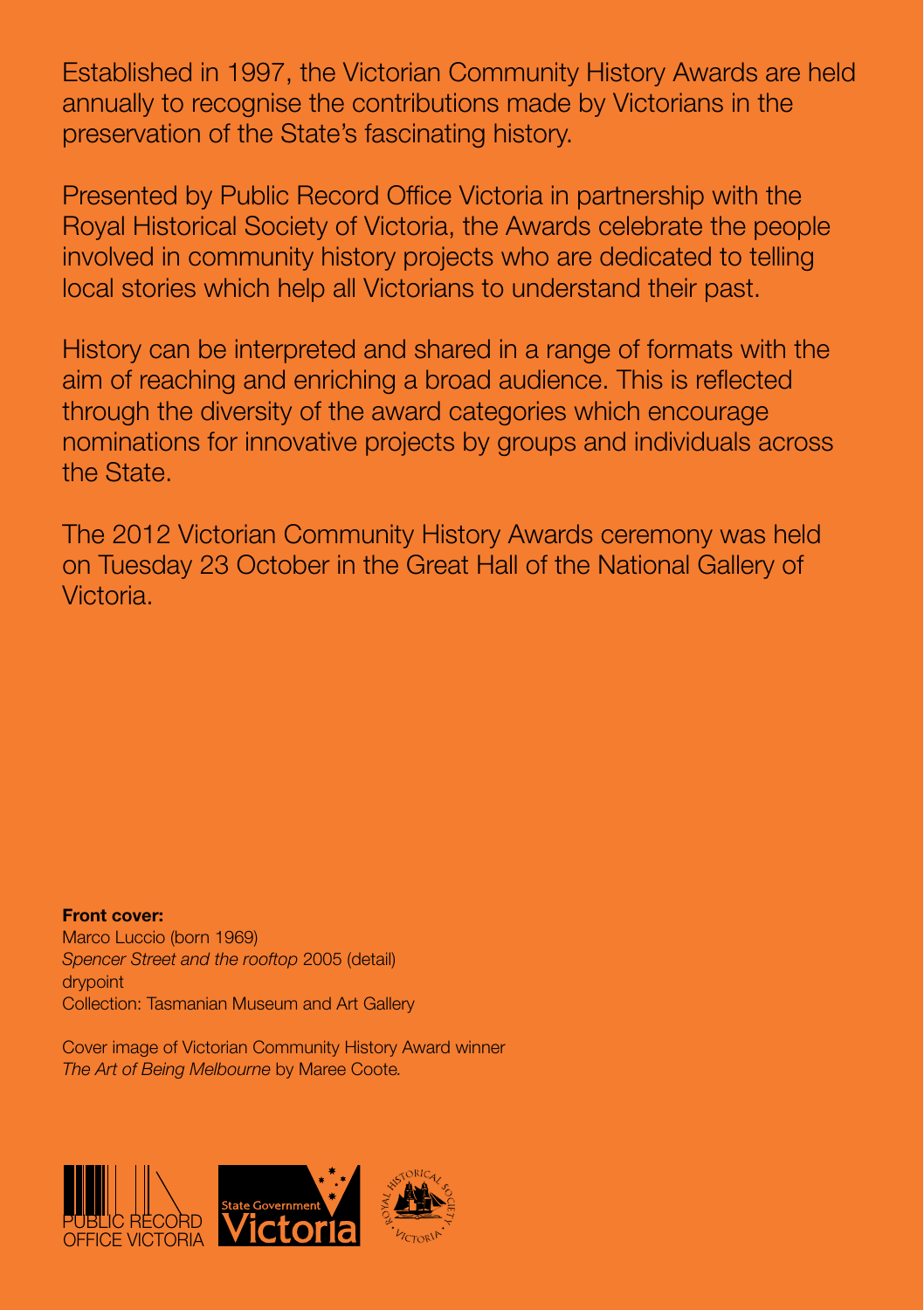# Victorian Community History Award

This award recognises the most outstanding community history project submitted in any category.

### *The Art of Being Melbourne*

Maree Coote Melbournestyle Books, 2012

This book provides a compelling history of the visual imaginings of Melbourne. Cootes gives thoughtful analysis of the work of 45 artists, ranging from early colonials and Australian Impressionists, through to modernist and contemporary artistic responses. In an insightful interplay between imagery and history, the author provides a rich overview of Melbourne's development from a village to a thriving metropolis.

Rather than just a geographical or architectural synopsis of the city's changing physical character, this book charts changes in the cultural imaginary of Melbourne.



From early attempts to market Melbourne for European migration to the effects of the gold rush; from federation, two world wars and the Great Depression, to the rhythms of modernity and the alienation and consumerism that characterise city living, the author brings together a judicious selection of artists in a well-researched and beautifully illustrated history of Melbourne's ever-changing identity.



### Judges' Special Prize for Excellence

*Construction of The Great Ocean Road*

Lorne Historical Society & Lorne Aireys Inlet P-12 College VCAL Students DVD

The Lorne Historical Society worked closely with the local college and other community groups to produce a DVD that portrays construction of the Eastern View to Lorne section of the Great Ocean Road. The project employed nearly 3000 returned soldiers and was a memorial to those who died in the Great War. This clearly narrated and engaging DVD depicts the backbreaking work involved in construction of the road and conveys the excitement of the opening of the first section to Lorne in March 1922.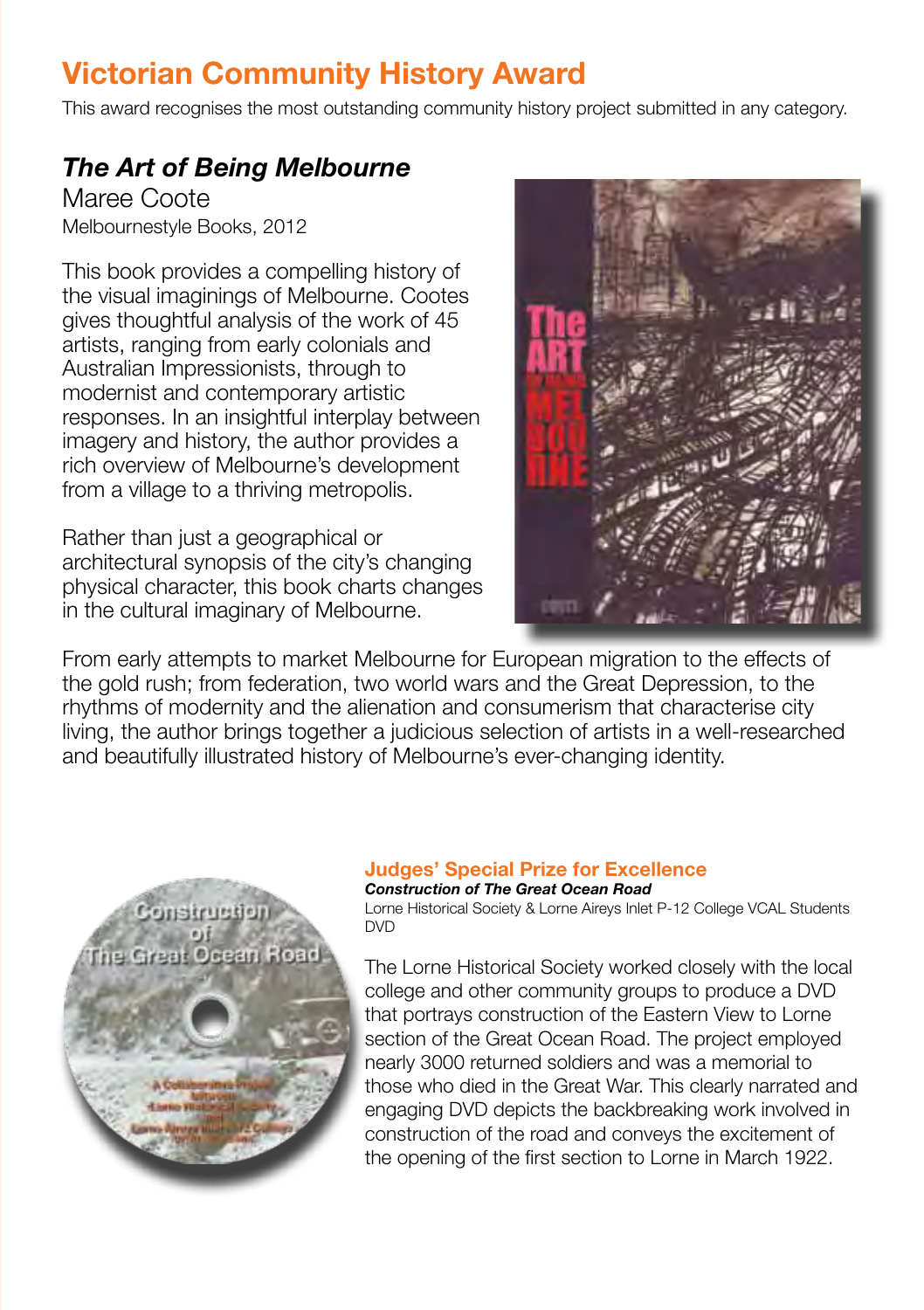# History Publication Award

For a non-fiction publication or e-publication on Victorian history which could include a biography or a story of social, urban, institutional, regional or cultural history.

### *Neither Power Nor Glory: 100 Years of Political Labor in Victoria, 1856–1956*

Paul Strangio Melbourne University Press, 2012

Victoria is lacking in comprehensive histories of its political parties, but Strangio's in-depth look at the Labor party is certainly changing that. This excellent and readable analysis of the years when the Labor party largely failed to achieve office provides insights into many of the reasons for its lack of parliamentary success. The author tells the Labor story in a way that sustains both general and specialist political readers through the minefields of factional struggles, leadership changes and failure to win popular support. Strangio establishes what made the Victorian party distinctive down to the 1950s Split, and shows the differing relationships between the Labor party and the Victorian community over the 100 years since the achievement of the eight hour day in 1856. This is a *tour de force* in a very strong category.



#### Commendations:

*William Lawrence BAILLIEU: Founder of Australia's Greatest Business Empire* Peter Yule Hardie Grant Books, 2012

*University Unlimited: the Monash Story* Graeme Davison and Kate Murphy Allen & Unwin, 2012

*Our Schools and the War* Rosalie Triolo Australian Scholarly Publishing, 2012

#### *J.J. Clark: Architect of the Australian Renaissance* Andrew Dodd

NewSouth Publishing, 2012

*Engineer to Marvellous Melbourne: the Life and Times of William Thwaites* Robert La Nauze Australian Scholarly Publishing, 2011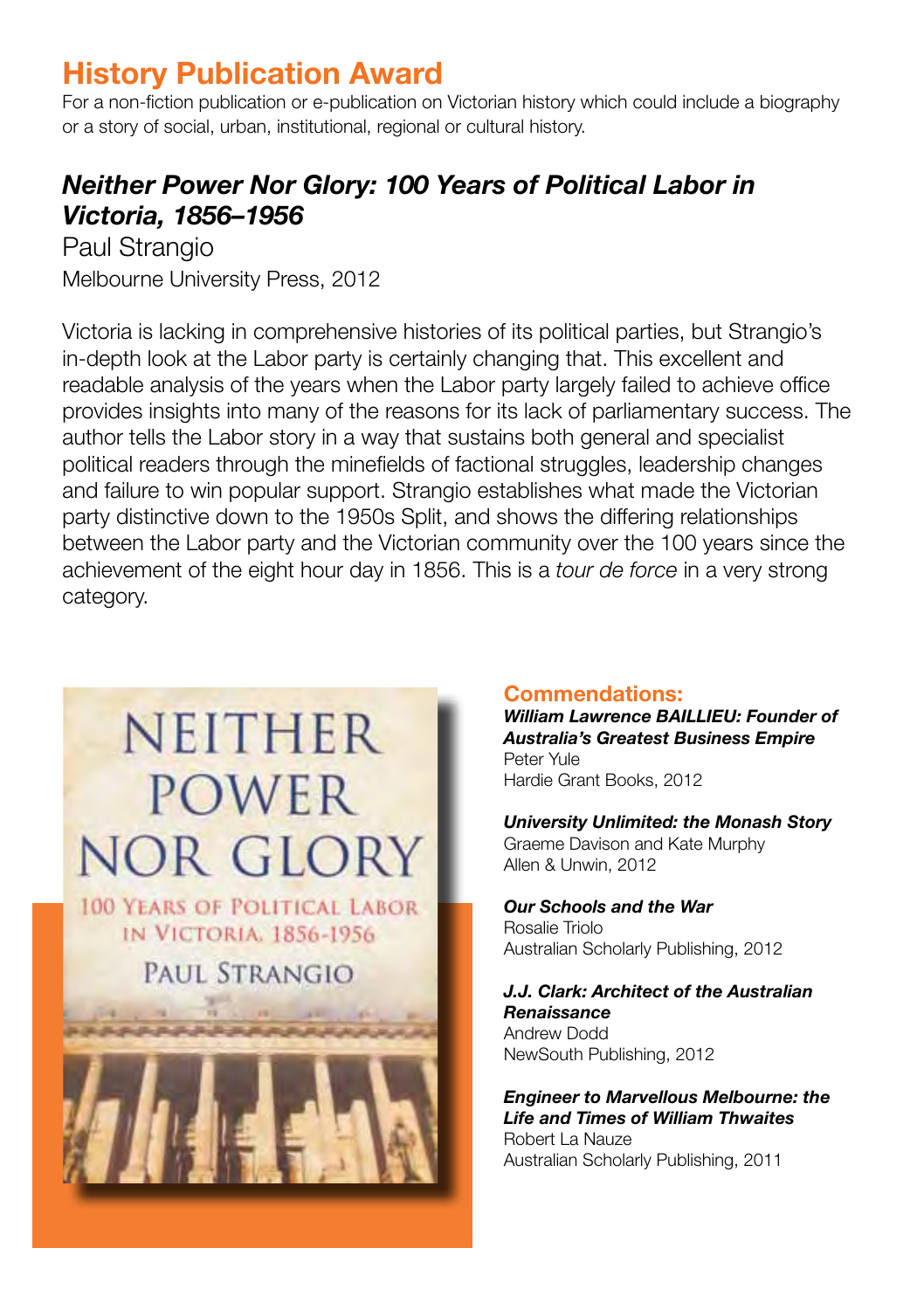# Local History - Small Publication Award

For the best small publication which could include a published booklet, journal, zine or newsletter article which features Victorian local, cultural or social history.

### *Chewton Then and Now: A series of studies investigating change over time in the former Mount Alexander Goldfield town of Forest Creek later known as Chewton*

Ken McKimmie

Deniliquin Newspapers Pty Ltd, 2011

This attractive and well-presented small book provides a fresh approach to the presentation of local history, containing fifty studies of historic buildings and heritage sites in the fascinating Chewton goldfield area near Castlemaine. The changes over time in homes, businesses and mining sites are recorded in photographs from the past and present. These are complemented by informative maps and sketches that show the placement of structures within the sites, and are elucidated by narrative histories of the buildings and sites McKimmie has included.



#### Commendations:

*La Trobeana, Journal of the C.J. La Trobe Society* C.J. La Trobe Society Inc.

*The Heart of Middle Park: Stories from a Suburb by the Sea* The Middle Park History Group, 2011

*Pages from the Past: Snapshot Histories of People, Places & Public Life in Casey & Cardinia* Ian Good Casey Cardinia Branch of the

National Trust of Australia (Victoria), 2011

*The Elongated Dog Kennel: the History of the Malmsbury Mechanics' Institute* Susan Walter Malmsbury Historical Society, 2012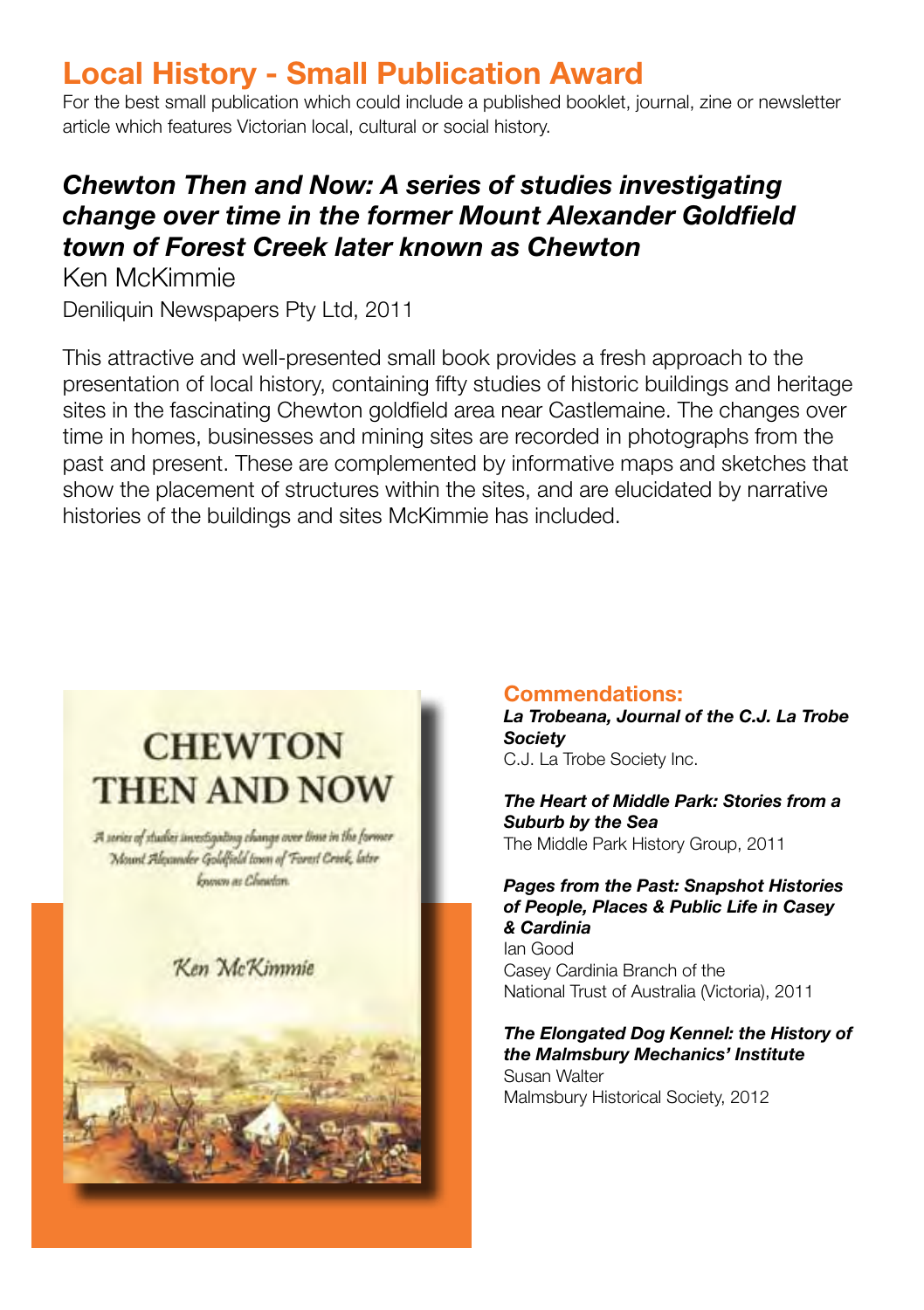# Local History Project Award

This award recognises activities that enhance access to records of significance to local communities. The project should increase access, awareness and participation in history on a local or community level including digitising, indexing, cataloguing, resources and original research.

### *Coranderrk Database*

Mick Woiwod Tarcoola Press in association with Wurundjeri Tribe Land and Compensation Cultural Heritage Council Inc., 2012 Book and disc

Woiwod's research makes this much more than a compilation. It is a resource kit providing detailed material presented chronologically about Indigenous people at the Coranderrk Aboriginal station near Healesville, designed to serve communities in the Yarra Valley and Victoria generally through libraries. It represents a huge effort in collection, arrangement and interpretation and deserves to be widely used. It also presents new material about the well-known story of Coranderrk's demise. Woiwod links the demise to the Victorian Acclimatisation Society's office-bearers on the Board for the Protection of Aborigines and provides careful documentation and argument. This compilation is available as print on demand or on disc.



Compiled by Mick Woiwod Published by Tarcoola Press

### Commendations:

*The Early Charting of Victoria's Coastline* Gregory Eccleston

Available on the Australian and New Zealand Map Society website anzmaps.org

#### *Flemington Heritage website*

Flemington Association Inc. flemingtonheritage.org.au

#### *Collingwood's 101 Hotels*

Collingwood Historical Society collingwoodhs.org.au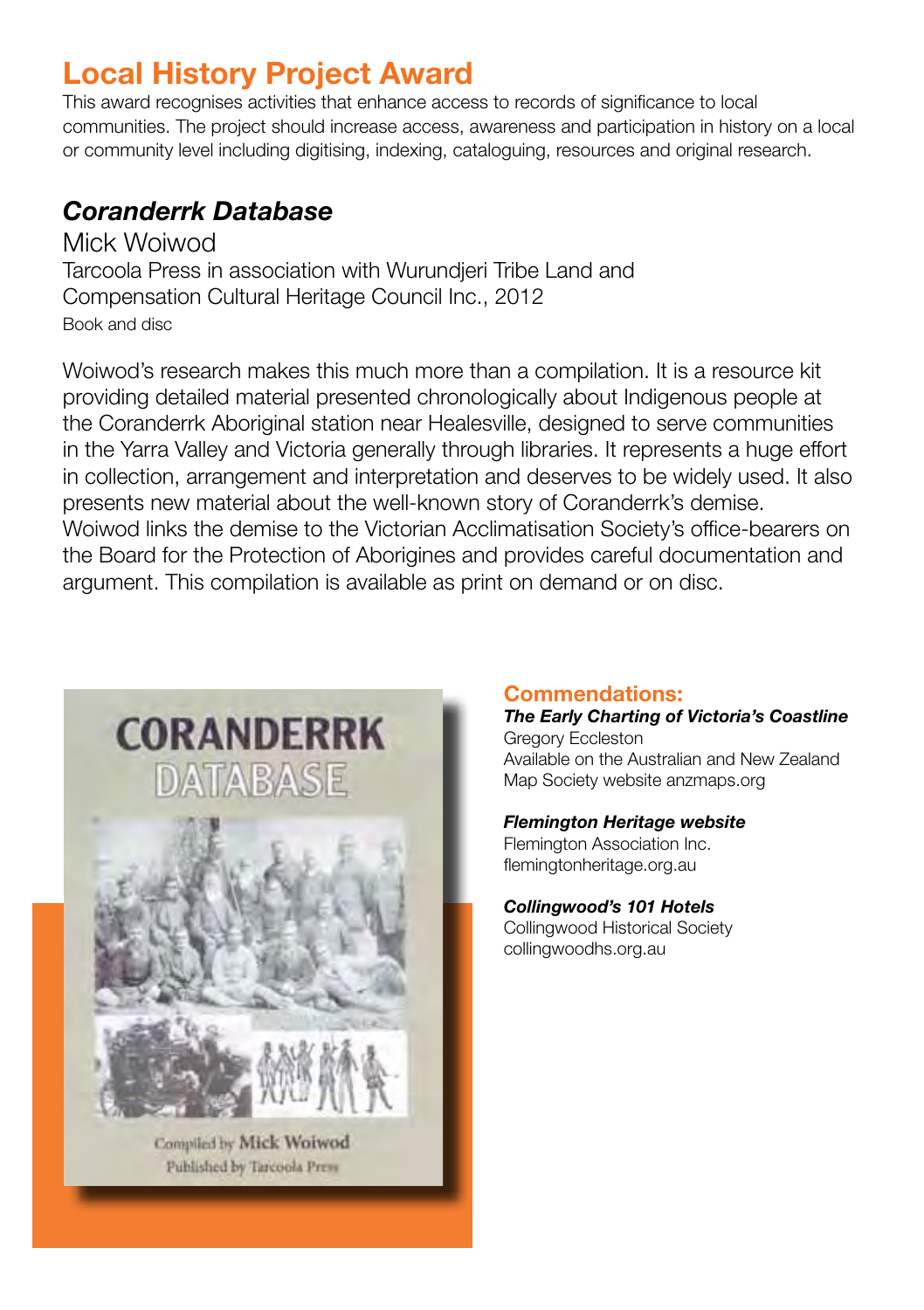# Young Historians Award (15–18 years)

This award encourges secondary school aged students to engage with local history, increase historical understanding and discover more about Victoria's history. Students may explore local community and identities, significant events and heritage topics.

### *New Horizons: Post-War Migration to Australia*

Chelsea Way

Publication

The judges considered this essay to be a very worthy winner in this new category of the Community History Awards. Written by a Year 10 student, it focuses on post-war immigration with particular reference to the West Sale Migrant Holding Centre and the story of the Rudowiczs, a Polish family. It clearly relates community experiences to both Australian immigration policy and the problems of post-war displaced families. It is well expressed, and uses a wide range of sources (written, oral, published and documentary) with excellent acknowledgment. It is the product of someone who has been trained in historical method, argument and documentation.



Fig. 1 Arthur Calwell (Right) visiting Sale with solicitors Langton Staveley (Left), George Henry Wise (Centre). Sale Council Chambers 1948. Image Source: Synan collection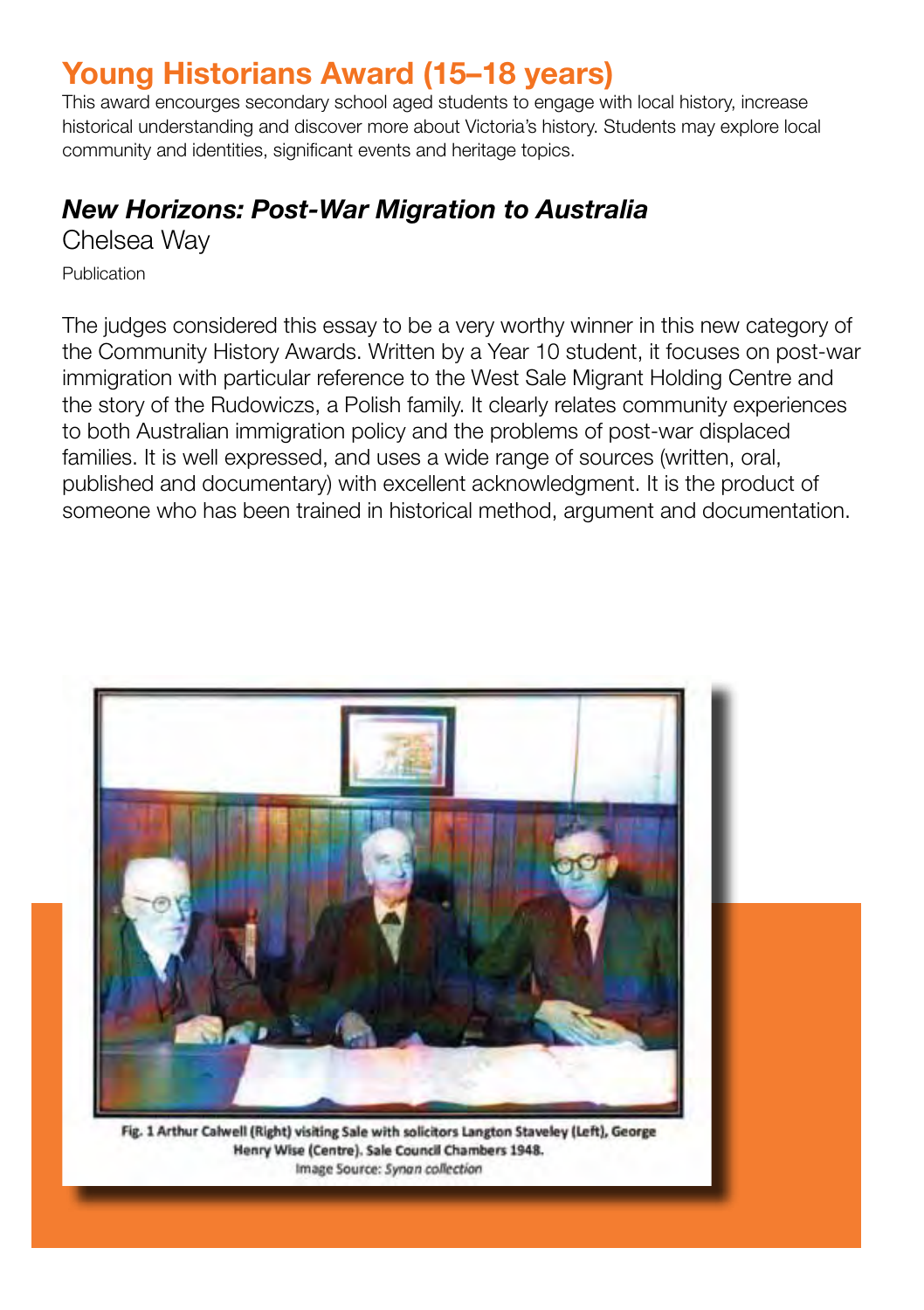# Collaborative Community History Award

This award recognises the best community collaborative work which involves significant contribution from several individuals, groups or historical societies.

### *From Inkwell to Internet: a century of State Secondary Education in Leongatha*

Lyn Skillern and others Leongatha Secondary College, 2012

Starting in 1912 as Leongatha Agricultural High School in the wake of the Fink Report, the school was one of the earliest State secondary schools in regional Victoria. The present Leongatha Secondary College resulted from the amalgamation of Leongatha High School and Leongatha Technical School in 1990.This history was prompted by the school's approaching centenary.

Leongatha's story is one that tells us about change in school education, community involvement, interaction between students and teachers, and much else. It is clearly written, based on solid research, well-illustrated and comprehensive of the whole period. Its several authors and use of student memoirs make it a community collaborative project. This is a welcome addition to Victorian education history, where so much of the publication has been about non-government schools.



Lin Skillern

#### Commendations:

*Burke & Wills: the Scientific Legacy of the Victorian Exploring Expedition*

E.B. Joyce and D.A. McCann ed. CSIRO Publishing, 2012

#### *Creswick and the Lindsays: a Living History*

Business and Tourism Creswick DVD

#### *Written into History: Celebrating Fifty Years of the Melbourne Historical Journal 1961 – 2011*

Keir Wotherspoon and Erik Ropers ed. The Melbourne Historical Journal Collective, University of Melbourne, 2012

### *Tales from the High Country: Memories from the Sawmills of the Delatite Valley*

Sawmill Settlement Water Works and Community Association Inc., 2012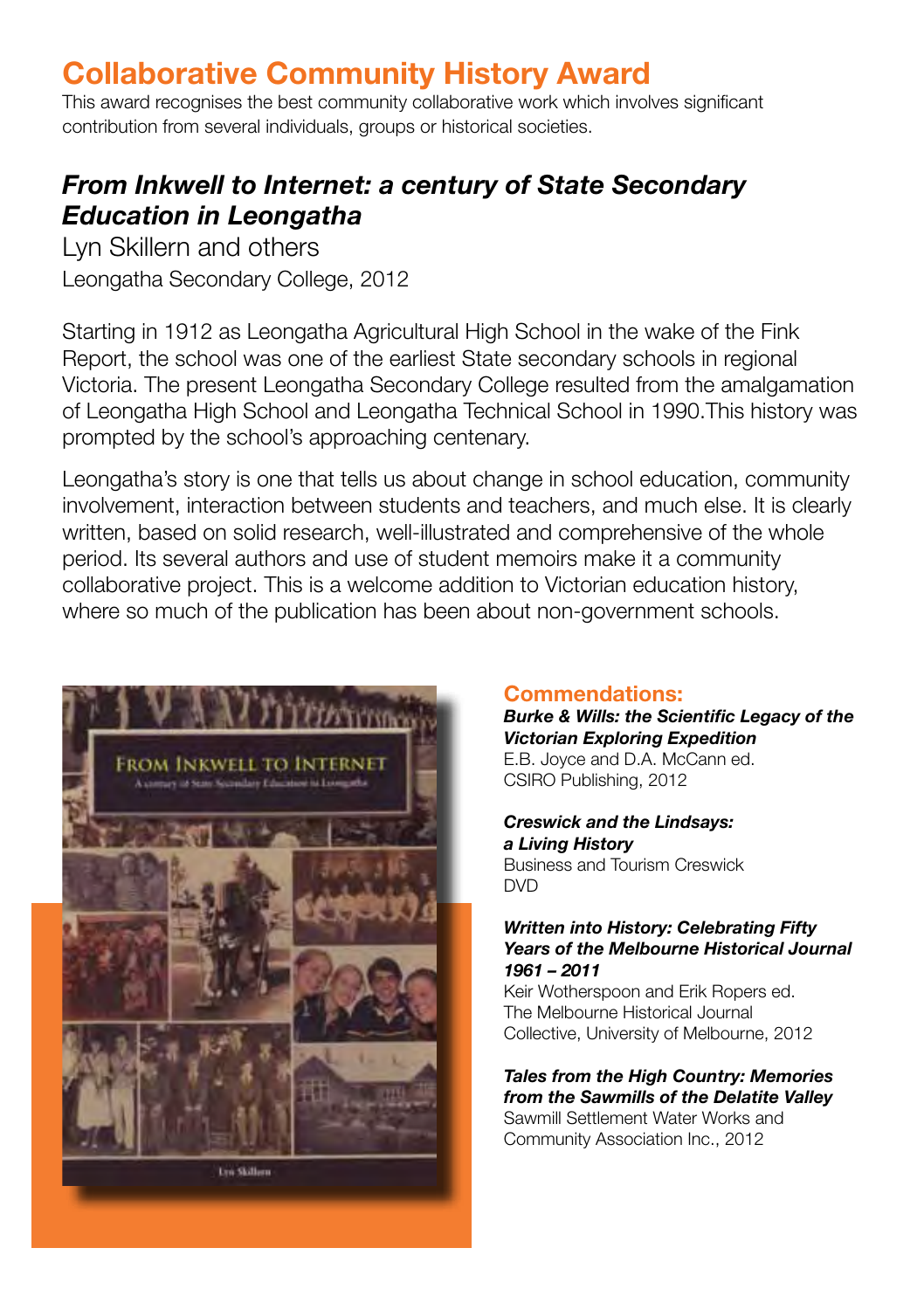# Multimedia History Award

For the best presentation of history which uses non-print media. This project can include multimedia exhibitions, radio, CD/DVD, phone apps, websites, digital video/podcasts or online applications.

### *Wyperfeld 100: A traverse in time*

Friends of Wyperfeld DVD

This delightful DVD was produced by the Friends of Wyperfeld to mark the centenary of the reservation of the first section of Wyperfeld National Park. It is a high quality production combining beautiful filming with historical footage and images, and interviews with people involved with the Park and the surrounding communities. It charts the development and transformation of the Park through the work of the Friends to remove weeds and pests, and to revegetate Wyperfeld. This is placed within the context of changing attitudes to the environment over the last century and a mounting community appreciation of our natural history and heritage.



Commendations: *After the Draught Horse: a Vision of Early Farming*

Christine Webb DVD

*All Aboard: One Hundred Years of History of the Moe-Walhalla Railway* John Aldersea and Barb Hood DVD

*Lost! Melbourne's Lost 100* National Trust of Australia (Victoria) Phone app

*Ferguson & Urie: Colonial Victoria's Stained Glass Craftsmen 1853 –1899* Ray Brown **Website**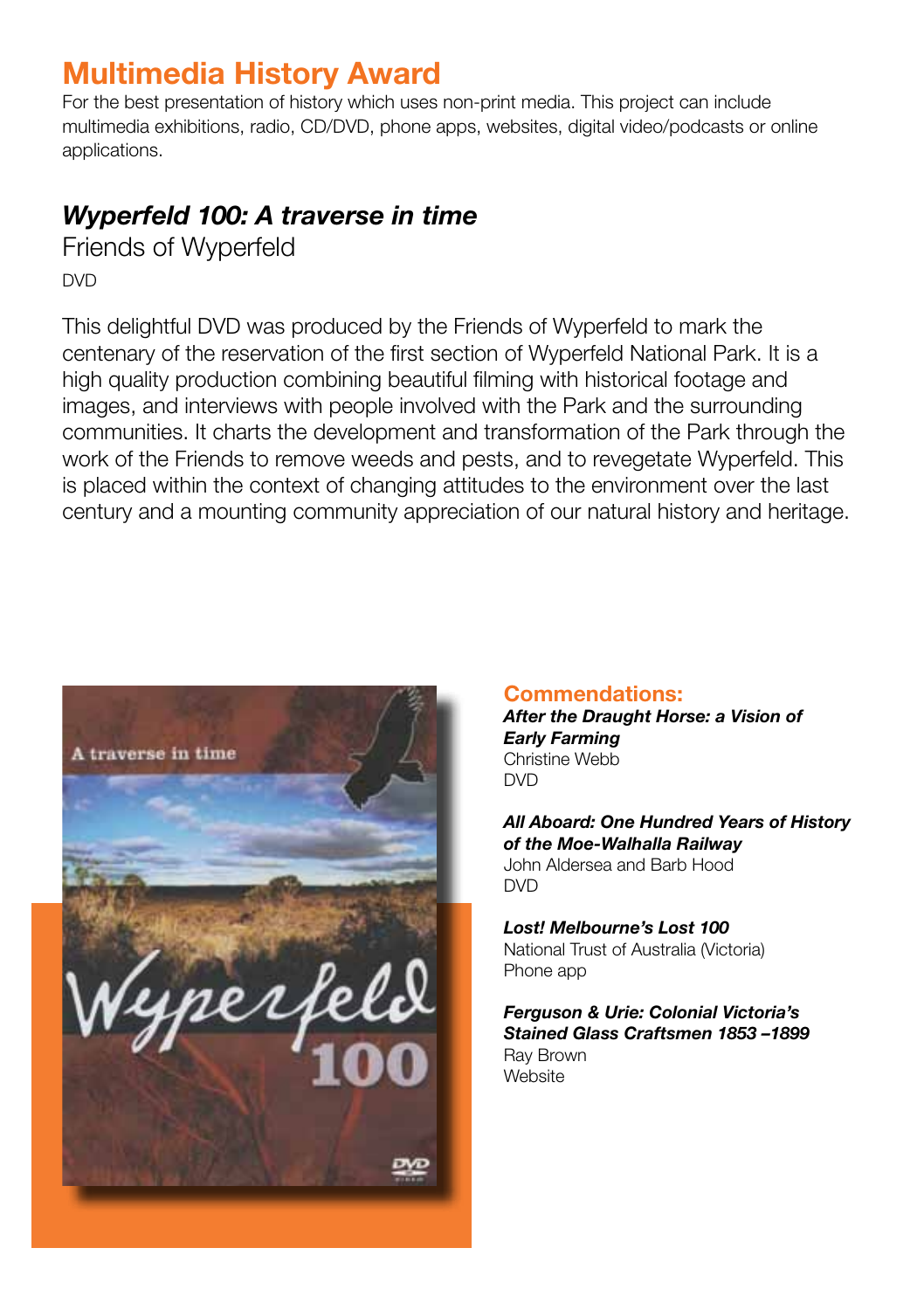# Historical Interpretation Award

This award recognises unique formats of historical representation. Applicants are encouraged to submit history-related experiences told through physical exhibitions, artistic interpretation, history walks and tours.

### *Goldfields Track Walking Guide*

Gib Wettenhall em Press Publishing, 2012

This is a very impressive and superbly presented walking guide to the 210km Goldfields walking track that extends from Mt Buninyong to Bendigo. Heritage tourists will find it equally valuable to identify and appreciate the towns and historic sites along the way. A group of knowledgeable authors has combined to describe, photograph and guide users through the series of map spreads into which the walk is divided. What lifts this book above most guides are informative sections on reading the landscape and cultural heritage along the track, and short biographies of some of the famous district personalities. It is a model for future guides.



### Commendations:

*Sheer Strength in Numbers - a Brief History of the Kayser Hosiery Factory at Coolaroo*

Textile Clothing and Footwear Union of Australia DVD

*Coburg Cemetery Self-Guided Heritage Walk* Friends of Coburg Cemetery

*Lorne Heritage Walk* Friends of Lorne

*Melrose Art Pottery 1931–1942* Gregory Hill Bundoora Homestead Art Centre, 2011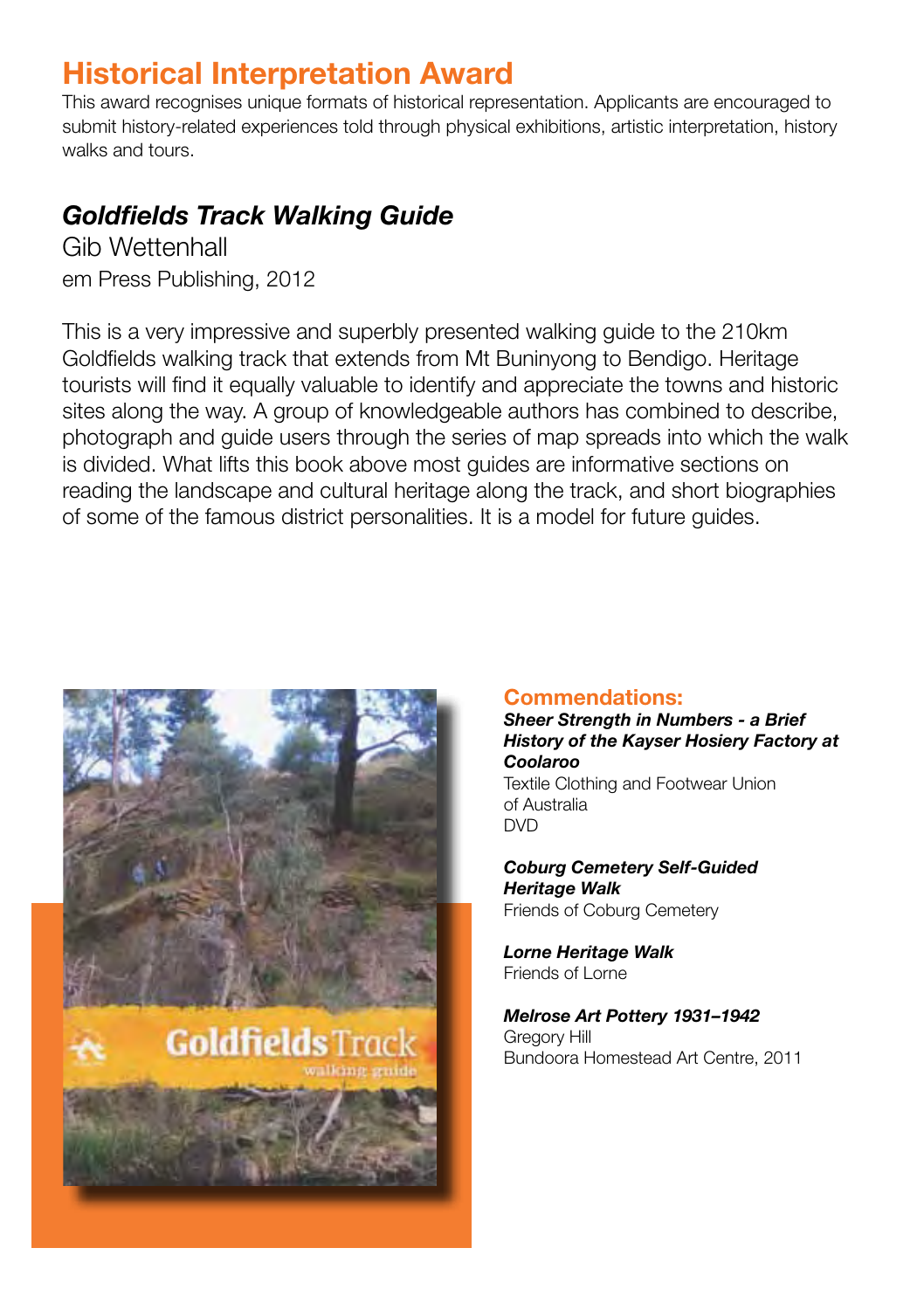Start planning your project for 2013 and uncover your local history today.

To find out more about the Victorian Community History Awards visit prov.vic.gov.au/community-programs

> To view previous winners and a list of all entries for 2012, visit historyvictoria.org.au